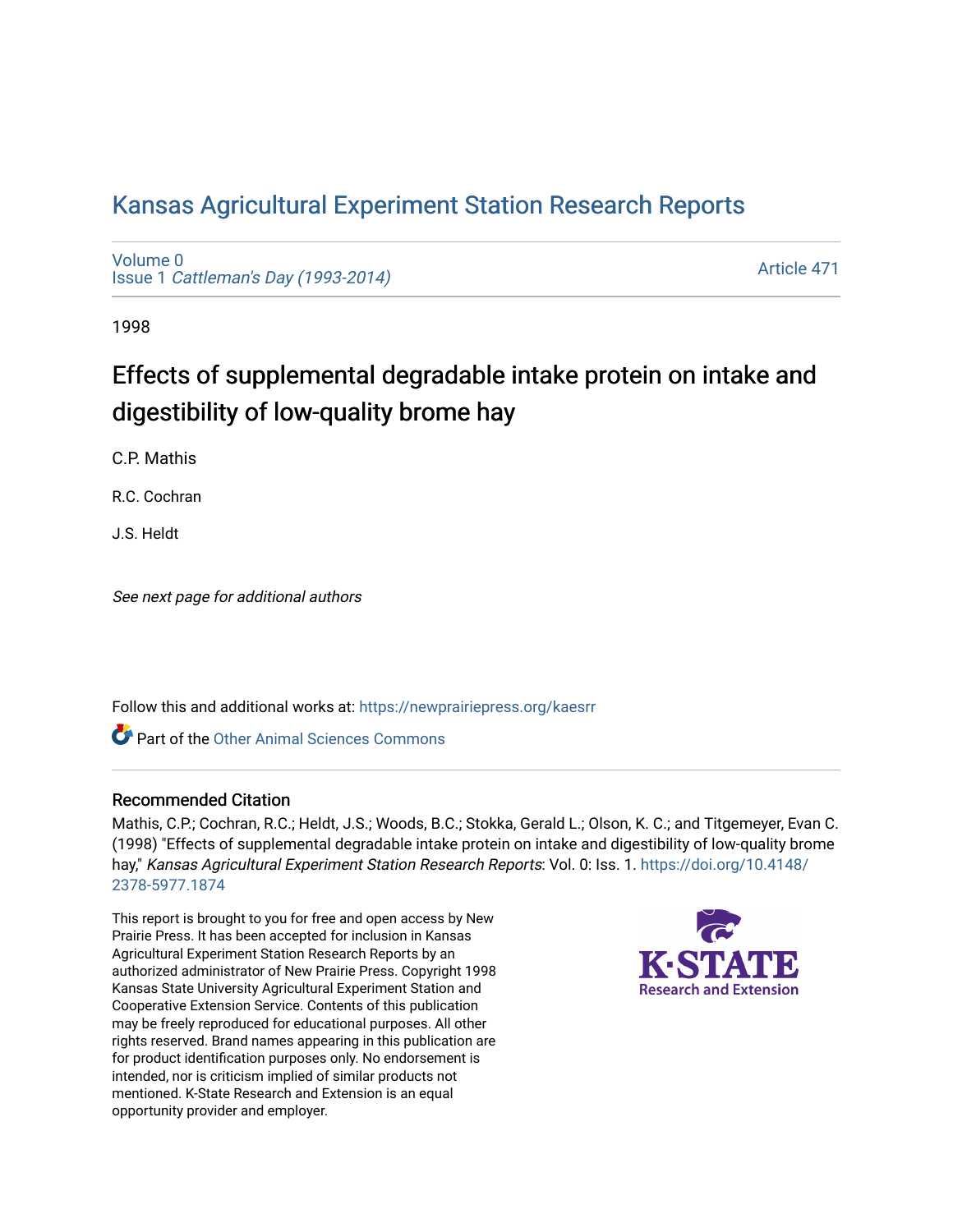### Effects of supplemental degradable intake protein on intake and digestibility of low-quality brome hay

#### Abstract

The effects of increasing levels of degradable intake and digestion of low-quality brome hay were evaluated using 16 ruminally fistulated beef steers. Trends were evident for small, positive changes in total intake and digestion with increasing level of DIP supplementation. As a result, total digestible to feeding forage to provide .041, .082, and OM intake (TDOMI) increased with DIP supplementation but tended to plateau below the highest supplementation level.

#### Keywords

Kansas Agricultural Experiment Station contribution; no. 97-309-S; Report of progress (Kansas State University. Agricultural Experiment Station and Cooperative Extension Service); 804; Cattlemen's Day, 1998; Beef; Steers; Forage; Intake; Digestion; Degradable intake protein

#### Creative Commons License



This work is licensed under a [Creative Commons Attribution 4.0 License](https://creativecommons.org/licenses/by/4.0/).

#### Authors

C.P. Mathis, R.C. Cochran, J.S. Heldt, B.C. Woods, Gerald L. Stokka, K. C. Olson, and Evan C. Titgemeyer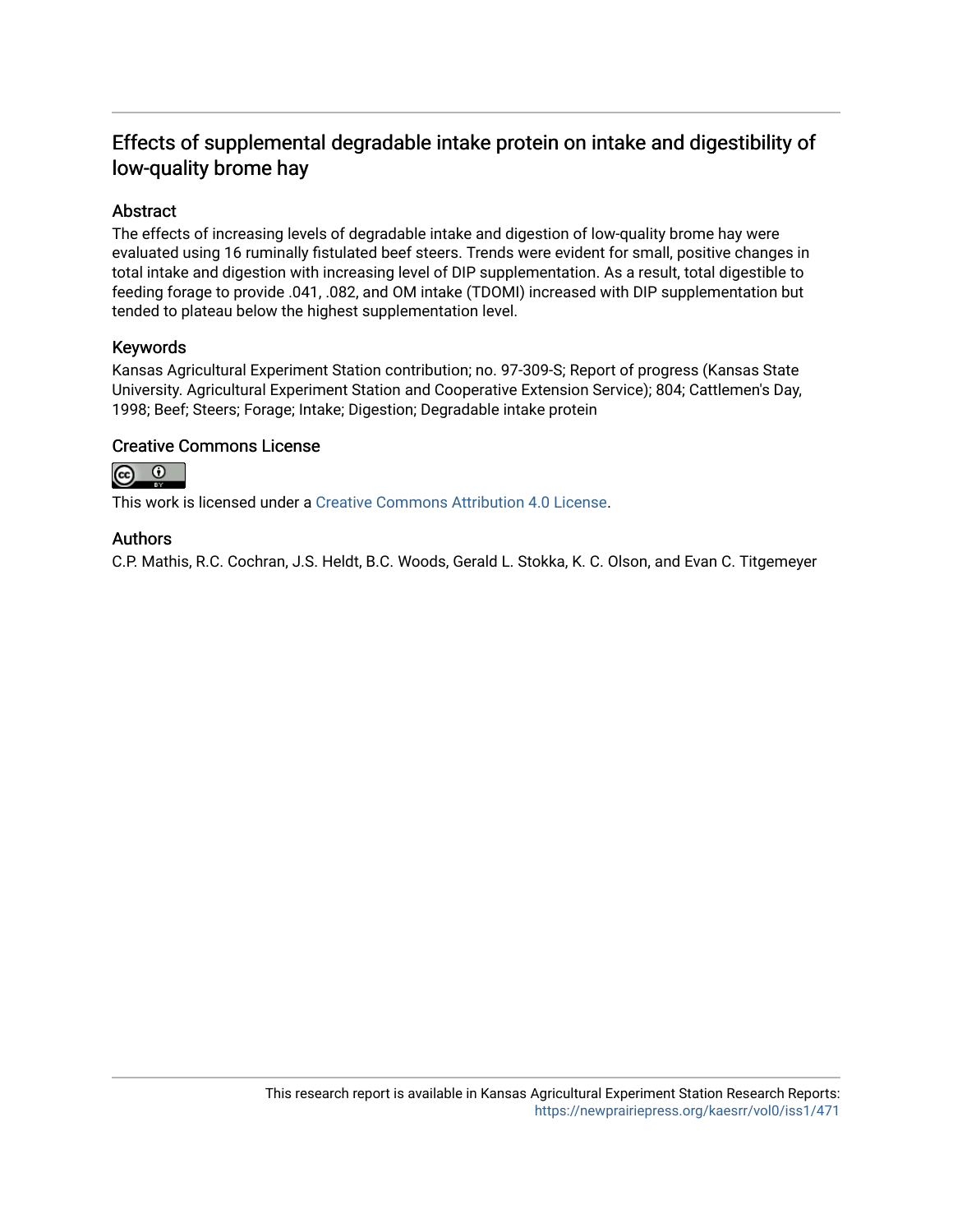#### **EFFECTS OF SUPPLEMENTAL DEGRADABLE INTAKE PROTEIN ON INTAKE AND DIGESTIBILITY OF LOW-QUALITY BROME HAY**

*C. P. Mathis, R. C. Cochran, J. S. Heldt, B. C. Woods, K. C. Olson, G. L. Stokka, and E. C. Titgemeyer*

#### **Summary**

intake protein (DIP) on intake and digestion of levels of DIP. Each steer was offered brome hay low-quality brome hay were evaluated using 16 at 130% of the average voluntary intake for the ruminally fistulated beef steers. Trends were preceding 5-day period. Supplemental DIP evident for small, positive changes in total intake (sodium caseinate; 91.6% CP, 100% DIP) was and digestion with increasing level of DIP ruminally infused at 7:00 AM, immediately prior supplementation. As a result, total digestible to feeding forage to provide .041, .082, and OM intake (TDOMI) increased with DIP .124% BW/day; controls received none. The supplement-ation but tended to plateau below forage contained 65.4% NDF and 5.9% CP, of the highest supplementation level. which 49% was DIP. DIP was estimated using

#### **Introduction**

Beef cattle in midwestern and plains states are commonly fed brome hay. When harvested at advanced stages of maturity, the quality of Total feed intake tended ( $P \le 15$ ) to brome hay is similar to a number of low quality increase in proportion to increasing level of forages (such as winter range). Previous re- DIP supplementation (Table 1). Because total search with low-quality, tallgrass-prairie forage diet organic matter digestion also exhibited a has demonstrated that supplementation with weak tendency to increase, when intake and degradable intake protein (DIP) dramatically digestion were combined, there was a linear improves forage intake and utilization. In addi- increase  $(P=.06)$  in total digestible organic tion, the amount of DIP needed to maximize matter intake (TDOMI) as level of DIP total digestible forage intake has been defined. supplementation increased. However, the DIP Because information pertaining to the effects of effect on TDOMI tended  $(P=17)$  to diminish DIP supplementation on low-quality brome hay at the highest DIP intake. Peak TDOMI was is limited, our study was conducted to provide observed at the .082% BW supplementation that information. level, which is likely to be close to the amount

#### **Experimental Procedures**

The effects of increasing levels of degradable weight and assigned to one of four increasing (Key Words: Steers, Forage, Intake, Digestion, tion, feed offered, feed refused, and total fecal Degradable Intake Protein.) output were measured for 7 days to calculate Sixteen ruminally fistulated beef steers (average body weight, 675 lb) were blocked by an in situ technique. Following a 10-day adaptadigestibility coefficients and determine the intake response.

#### **Results and Discussion**

of DIP needed to maximize TDOMI. Assuming that 49% of total